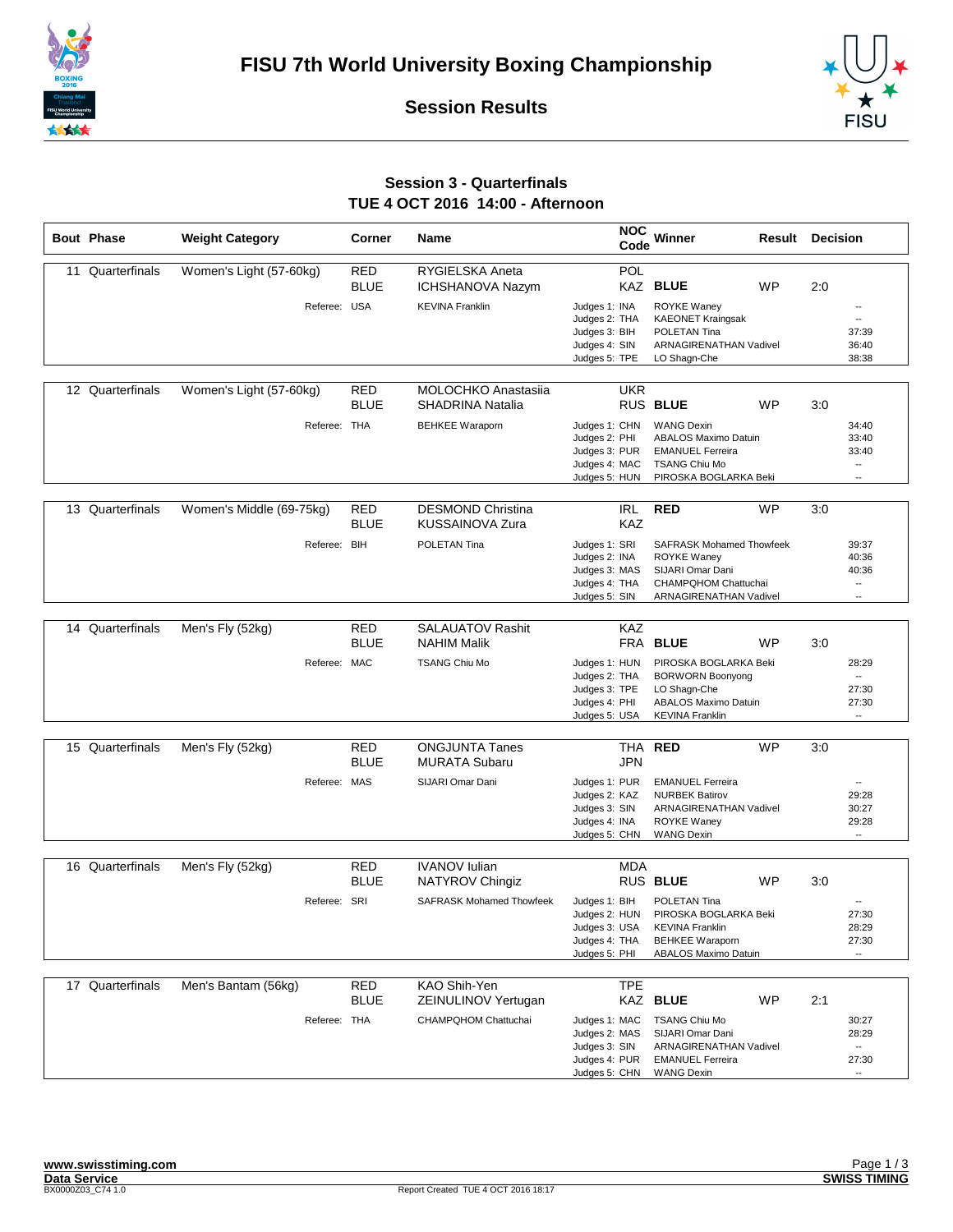





## **Session 3 - Quarterfinals TUE 4 OCT 2016 14:00 - Afternoon**

| <b>Bout Phase</b> | <b>Weight Category</b> |              | Corner                    | <b>Name</b>                                     | <b>NOC</b><br>Code                                                                | Winner<br>Result                                                                                                                   | <b>Decision</b>                                                                 |
|-------------------|------------------------|--------------|---------------------------|-------------------------------------------------|-----------------------------------------------------------------------------------|------------------------------------------------------------------------------------------------------------------------------------|---------------------------------------------------------------------------------|
| 18 Quarterfinals  | Men's Bantam (56kg)    |              | <b>RED</b>                | <b>MEDJ Adem</b>                                | <b>FRA</b>                                                                        |                                                                                                                                    |                                                                                 |
|                   |                        |              | <b>BLUE</b>               | <b>TONGDEE Yuttapong</b>                        |                                                                                   | THA BLUE<br><b>WP</b>                                                                                                              | 3:0                                                                             |
|                   |                        | Referee:     | <b>INA</b>                | ROYKE Waney                                     | Judges 1: PHI<br>Judges 2: SRI<br>Judges 3: KAZ<br>Judges 4: TPE                  | <b>ABALOS Maximo Datuin</b><br><b>SAFRASK Mohamed Thowfeek</b><br><b>NURBEK Batirov</b><br>LO Shagn-Che                            | $\overline{\phantom{a}}$<br>27:30<br>$\overline{\phantom{a}}$<br>27:30          |
|                   |                        |              |                           |                                                 | Judges 5: HUN                                                                     | PIROSKA BOGLARKA Beki                                                                                                              | 28:29                                                                           |
| 19 Quarterfinals  | Men's Bantam (56kg)    |              | RED<br><b>BLUE</b>        | WEI Mingdong<br>YAMAUCHI Yuki                   | <b>CHN</b><br>JPN                                                                 | <b>BLUE</b><br>TKO                                                                                                                 | R1 2:43                                                                         |
|                   |                        | Referee: THA |                           | <b>KAEONET Kraingsak</b>                        | Judges 1: SIN<br>Judges 2: USA<br>Judges 3: MAS<br>Judges 4: BIH<br>Judges 5: PUR | <b>ARNAGIRENATHAN Vadivel</b><br><b>KEVINA Franklin</b><br>SIJARI Omar Dani<br>POLETAN Tina<br><b>EMANUEL Ferreira</b>             | $\overline{a}$<br>$\overline{\phantom{a}}$<br>$\overline{a}$                    |
|                   |                        |              |                           |                                                 |                                                                                   |                                                                                                                                    |                                                                                 |
| 20 Quarterfinals  | Men's Bantam (56kg)    |              | <b>RED</b><br><b>BLUE</b> | <b>TODOROVSKI Dositej</b><br>PODOPRIGORA Roman  | <b>SRB</b>                                                                        | RUS BLUE<br><b>WP</b>                                                                                                              | 3:0                                                                             |
|                   |                        | Referee: THA |                           | <b>BORWORN Boonyong</b>                         | Judges 1: TPE<br>Judges 2: MAC<br>Judges 3: CHN<br>Judges 4: SRI<br>Judges 5: PHI | LO Shagn-Che<br><b>TSANG Chiu Mo</b><br><b>WANG Dexin</b><br><b>SAFRASK Mohamed Thowfeek</b><br>ABALOS Maximo Datuin               | 27:30<br>$\overline{\phantom{a}}$<br>26:30<br>$\overline{\phantom{a}}$<br>27:30 |
|                   |                        |              |                           |                                                 |                                                                                   |                                                                                                                                    |                                                                                 |
| 21 Quarterfinals  | Men's Middle (75kg)    |              | <b>RED</b><br><b>BLUE</b> | YEH Chin-An<br><b>KHARLAMOV Valerii</b>         | <b>TPE</b>                                                                        | UKR BLUE<br><b>WP</b>                                                                                                              | 3:0                                                                             |
|                   |                        | Referee: SIN |                           | <b>ARNAGIRENATHAN Vadivel</b>                   | Judges 1: USA<br>Judges 2: PUR<br>Judges 3: THA<br>Judges 4: MAS<br>Judges 5: SRI | <b>KEVINA Franklin</b><br><b>EMANUEL Ferreira</b><br><b>BEHKEE Waraporn</b><br>SIJARI Omar Dani<br><b>SAFRASK Mohamed Thowfeek</b> | 27:30<br>27:30<br>--<br><br>27:30                                               |
| 22 Quarterfinals  | Men's Middle (75kg)    |              | <b>RED</b>                | <b>ONIKURA Ryudai</b>                           | <b>JPN</b>                                                                        |                                                                                                                                    |                                                                                 |
|                   |                        |              | <b>BLUE</b>               | <b>BAMBA Bengoro</b>                            |                                                                                   | FRA BLUE<br><b>WP</b>                                                                                                              | 3:0                                                                             |
|                   |                        | Referee: KAZ |                           | <b>NURBEK Batirov</b>                           | Judges 1: THA<br>Judges 2: MAC<br>Judges 3: PHI<br>Judges 4: CHN<br>Judges 5: INA | <b>KAEONET Kraingsak</b><br><b>TSANG Chiu Mo</b><br><b>ABALOS Maximo Datuin</b><br><b>WANG Dexin</b><br><b>ROYKE Waney</b>         | 27:29<br>26:30<br>27:30<br>$\overline{\phantom{a}}$                             |
|                   |                        |              |                           |                                                 |                                                                                   |                                                                                                                                    |                                                                                 |
| 23 Quarterfinals  | Men's Middle (75kg)    |              | <b>RED</b><br><b>BLUE</b> | <b>SICHAN Wichai</b><br><b>GARASHCHUK Artem</b> | <b>THA</b>                                                                        | <b>RUS BLUE</b><br><b>WP</b>                                                                                                       | 3:0                                                                             |
|                   |                        | Referee: PUR |                           | <b>EMANUEL Ferreira</b>                         | Judges 1: MAS<br>Judges 2: TPE<br>Judges 3: HUN<br>Judges 4: SRI<br>Judges 5: USA | SIJARI Omar Dani<br>LO Shagn-Che<br>PIROSKA BOGLARKA Beki<br><b>SAFRASK Mohamed Thowfeek</b><br><b>KEVINA Franklin</b>             | 27:30<br>27:30<br>27:30<br>۰.                                                   |
| 24 Quarterfinals  |                        |              |                           |                                                 |                                                                                   |                                                                                                                                    |                                                                                 |
|                   | Men's Middle (75kg)    |              | <b>RED</b><br><b>BLUE</b> | <b>ROST Timo</b><br>MARZHIKPAYEV Rakhat         | <b>GER</b>                                                                        | KAZ BLUE<br>WP                                                                                                                     | 2:1                                                                             |
|                   |                        | Referee: PHI |                           | ABALOS Maximo Datuin                            | Judges 1: THA<br>Judges 2: BIH<br>Judges 3: INA<br>Judges 4: CHN<br>Judges 5: SIN | CHAMPQHOM Chattuchai<br>POLETAN Tina<br><b>ROYKE Waney</b><br><b>WANG Dexin</b><br>ARNAGIRENATHAN Vadivel                          | --<br>29:27<br>27:29<br>28:28 *                                                 |